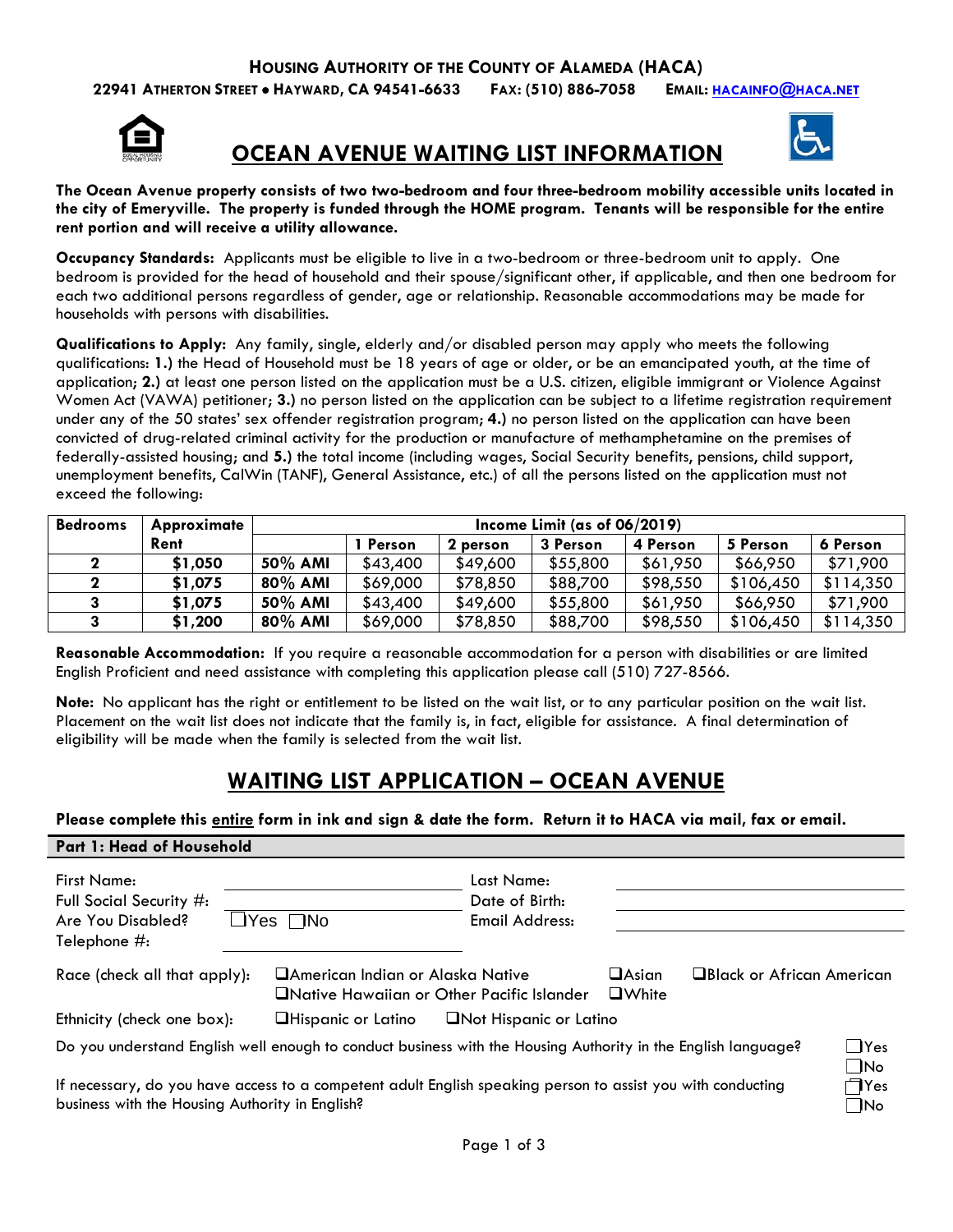If you have limited English proficiency and do not have a competent adult English speaking person to assist you, what language would you like to have interpretation/translation from the Housing Authority?

 $\square$ Cantonese  $\square$ Farsi  $\square$ Spanish  $\square$ Vietnamese  $\square$ Other:

#### **Part 2: Household Information**

### **Mailing Address:**

In Care Of (only if applicable):

Address:

City, State *and* Zip Code:

#### **Household Members – Who will live with you if you are assisted by HACA?**

If you will live by yourself (no one else will live with you), write "None" in the first box. List information for adults first, then children under age 18. List the relationship of each person to the Head of Household (spouse, mother, child, foster child, Live-In Aide, etc.). Use a separate piece of paper if there are more household members.

| <b>First Name</b> | Last Name | <b>Full Social</b> | Date of Birth                           | Disabled? (Write   Relationship to |                   |  |
|-------------------|-----------|--------------------|-----------------------------------------|------------------------------------|-------------------|--|
|                   |           | Security #         | $\frac{1}{2}$ (mm/dd/yyyy)   Yes or No) |                                    | Head of Household |  |
|                   |           |                    |                                         |                                    |                   |  |
|                   |           |                    |                                         |                                    |                   |  |
|                   |           |                    |                                         |                                    |                   |  |
|                   |           |                    |                                         |                                    |                   |  |
|                   |           |                    |                                         |                                    |                   |  |
|                   |           |                    |                                         |                                    |                   |  |

#### **Reasonable Accommodation**

Does any disabled family member require a reasonable accommodation due to a disability?  $\Box$  Yes  $\Box$  No What kind of accommodation do you require?

Would any disabled family member benefit from living in a unit configured with accessibility features (select all that apply)? Mobility Accessible Hearing Accessible Visually Accessible None

#### **Household Income**

You must report all gross income for all members of your household. Income includes wages, Social Security benefits, pensions, child support, alimony, unemployment benefits, CalWin (TANF), etc.). Gross income is the amount before taxes and deductions.

Example: One household member receives a gross benefit of \$836 per month from SSA/SSI and the other household member earns \$1,000 per month in gross wages. The household's gross annual income is \$22,032 (\$836 X 12 = \$10,032 plus \$1,000 X 12 = \$12,000).

**What is your total yearly gross household income? \$**

#### **Part 3: Additional Eligibility, Preference and Priority Information**

|    | Is one or more of the persons listed on this form a current member of the military or a veteran? | 1Yes       |
|----|--------------------------------------------------------------------------------------------------|------------|
|    |                                                                                                  | <b>INo</b> |
| っい | Are you a resident of the City of Emeryville?                                                    | 'Yes       |
|    |                                                                                                  | INo        |

#### **Part 4: Certification and Signature**

**I certify under penalty of perjury that the above statements are true and correct. I understand that the reporting of false or incomplete statements or information may result in denial of Section 8 assistance.**

**Head of Household Signature Date Signed**